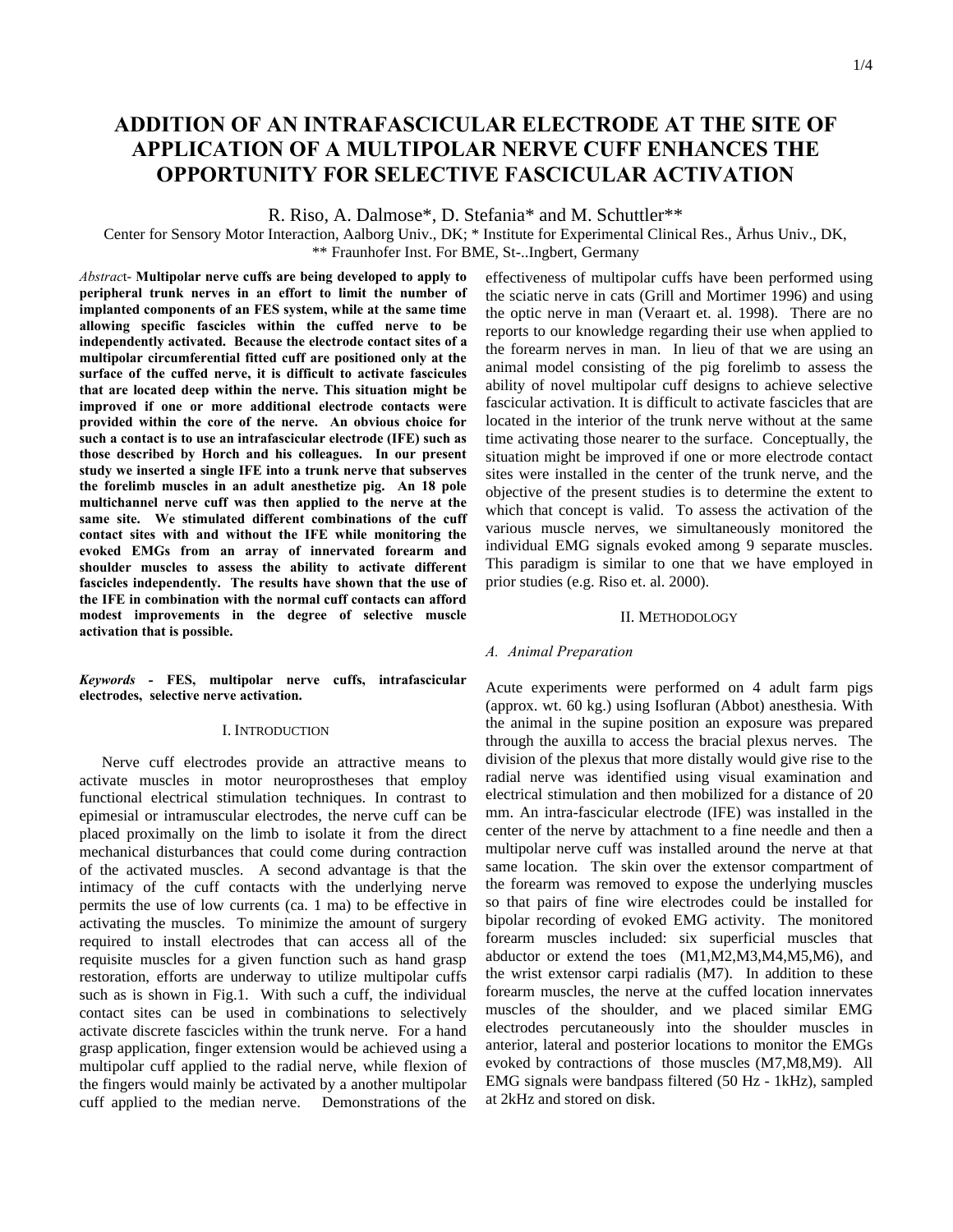| <b>Report Documentation Page</b>                                                                                                                                                                                                                  |                           |                                                    |
|---------------------------------------------------------------------------------------------------------------------------------------------------------------------------------------------------------------------------------------------------|---------------------------|----------------------------------------------------|
| <b>Report Date</b><br>25OCT2001                                                                                                                                                                                                                   | <b>Report Type</b><br>N/A | Dates Covered (from to)                            |
| <b>Title and Subtitle</b><br>Addition of an Intrafascicular Electrode at the Site of<br>Application of a Multipolar Nerve Cuff Enhances the<br>Opportunity for Selective Fascicular Activation                                                    |                           | <b>Contract Number</b>                             |
|                                                                                                                                                                                                                                                   |                           | <b>Grant Number</b>                                |
|                                                                                                                                                                                                                                                   |                           | <b>Program Element Number</b>                      |
| Author(s)                                                                                                                                                                                                                                         |                           | <b>Project Number</b>                              |
|                                                                                                                                                                                                                                                   |                           | <b>Task Number</b>                                 |
|                                                                                                                                                                                                                                                   |                           | <b>Work Unit Number</b>                            |
| Performing Organization Name(s) and Address(es)<br>Center for Sensory Motor Interaction, Aalborg Univ., DK                                                                                                                                        |                           | <b>Performing Organization Report Number</b>       |
| <b>Sponsoring/Monitoring Agency Name(s) and Address(es)</b><br>US Army Research, Development & Standardization Group<br>(UK) PSC 802 Box 15 FPO AE 09499-1500                                                                                     |                           | Sponsor/Monitor's Acronym(s)                       |
|                                                                                                                                                                                                                                                   |                           | <b>Sponsor/Monitor's Report Number(s)</b>          |
| <b>Distribution/Availability Statement</b><br>Approved for public release, distribution unlimited                                                                                                                                                 |                           |                                                    |
| <b>Supplementary Notes</b><br>Papers from the 23rd Annual International Conference of the IEEE Engineering in Medicine and Biology Society,<br>October 25-28, 2001, held in Istanbul, Turkey. See also ADM001351 for entire conference on cd-rom. |                           |                                                    |
| <b>Abstract</b>                                                                                                                                                                                                                                   |                           |                                                    |
| <b>Subject Terms</b>                                                                                                                                                                                                                              |                           |                                                    |
| <b>Report Classification</b><br>unclassified                                                                                                                                                                                                      |                           | <b>Classification of this page</b><br>unclassified |
| <b>Classification of Abstract</b><br>unclassified                                                                                                                                                                                                 |                           | <b>Limitation of Abstract</b><br>UU                |
| <b>Number of Pages</b><br>4                                                                                                                                                                                                                       |                           |                                                    |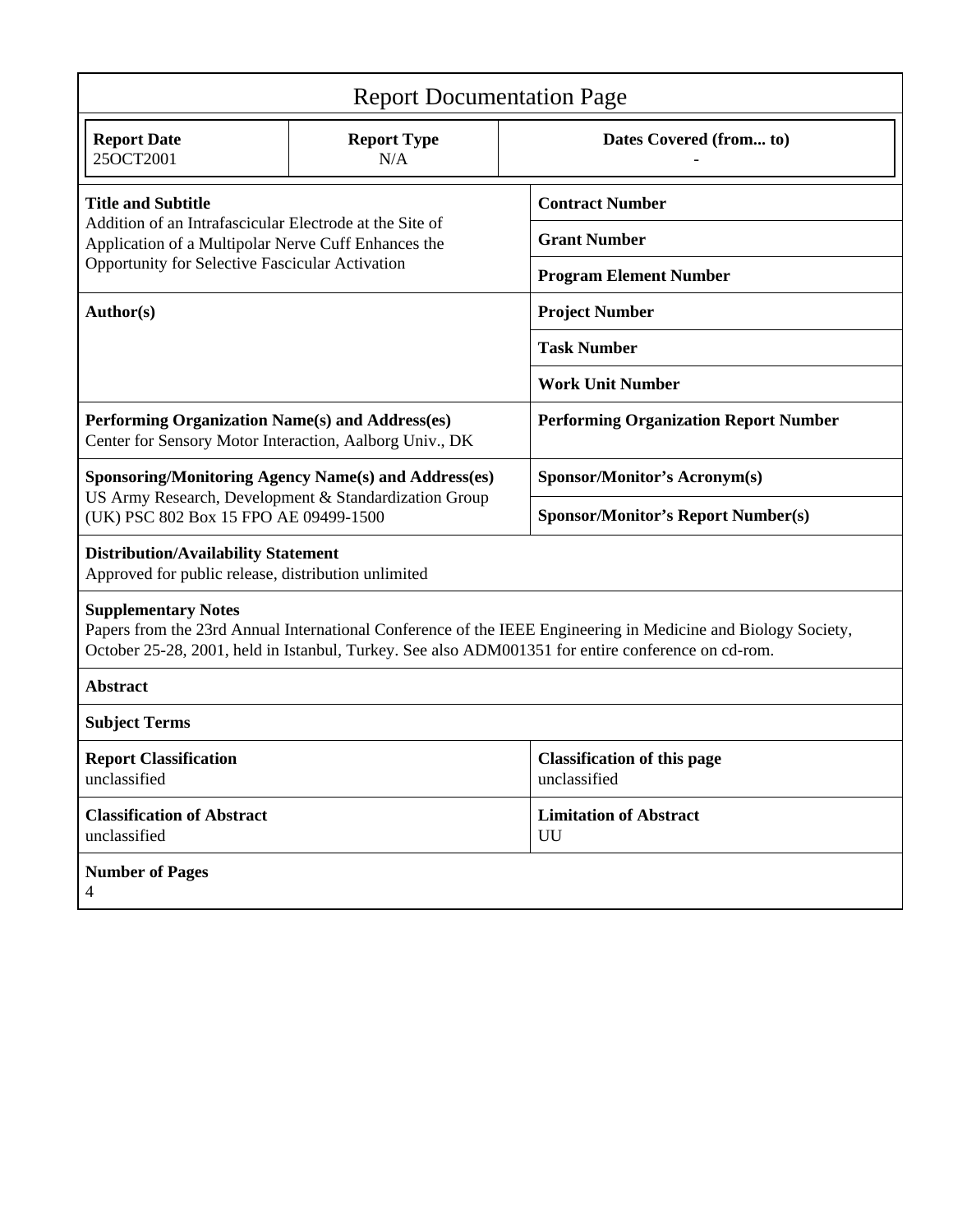## *B. Nerve Cuff and Intrafascicular Electrode*

The nerve stimulation cuff (Fig 1) [3] contained 18 contacts that are arranged into 6 sets of longitudinal tripoles providing six separate channels around the circumference of the nerve  $(0^{\degree}, 60^{\degree}, 120^{\degree}, 180^{\degree}, 240^{\degree}$  and 300°). Within the cuff, the outer electrode contacts from each tripole are connected to each other and used as anodes verses the center contact which is connected as cathode. The tripole electrode contacts had 3mm longitudinal separation. The IFE consisted of a single strand of 25um dia. platinum-iridium wire with teflon insulation (A-M Systems, Inc., Carlsberg, WA). A small window (1mm long) was made in the insulation to form a single electrode 'contact' site. When the IFE was used during the stimulation tests, it was connected as an anode while a pair of outer cuff contacts then served as stimulus cathodes. Stimulus pulses were constant current bi-phasic, balanced charge, but the charge recovery phase was reduced in amplitude relative to the primary phase (ratio 1 to 10).



Fig.1 Depicting combined use of a self coiling 18 pole nerve cuff and a fine wire intrafasicular electrode. The cuff is fabricated from silicone sheeting. Electrode contacts consist of platinum on a polyimide substrate.

#### *C. Data Collection and Experimental Protocol*

The objective of the present investigation was to determine if the use of the IFE in conjunction with the cuff contacts would yield different patterns of nerve activation than could be obtained using only the six channels of the multipolar cuff alone. Therefore, we first determined the recruitment

characteristics for each channel of the cuff under the usual tripole cuff configuration, and then we repeated the testing using the IFE in conjunction with each channel of the cuff. All of the stimulation was performed using cathodic primary phase pulses having repetition frequency of 25 Hz. Each test trial consisted of an identical staircase of pulse width changes having a series of steps that increased and then decreased in pulse duration from 20 to 350 microsecs. Twelve pulses were presented at each staircase level so that a given step level lasted approx. 0.5 s before the pulse width was changed. The muscle contractions were isometric with the foot clamped at a fixed position (30 degree flexed from the fully extended position).

Such recruitment characteristics were performed for each cuff 'channel' at increasing amplitudes of current, beginning at threshold levels (usually  $>0.2$ ma) and progressing to about 1.5ma (rarely to 2.0ma). The upper current level that was tested depended on the response. Usually, the selectivity would ultimately diminish when the stimulus current became too high, because the greater stimulus spread increased the likelihood of activating fascicles lying deeper within the nerve.

## III. RESULTS

The evoked muscle activity for one of the animals is shown in Fig 2 as an example of the degree of selectivity that is typically obtained using the 6 different cuff channels without any use of the IFE. For each channel the pattern varies depending on the level of the stimulus current. In each case illustrated in the figure the data generated by the current that provided the best selectivity for that channel is presented. This selection is subjective and is based on the premise that the most useful cuff channels must provide as much muscle selectivity as possible while at the same time providing a graded recruitment characteristic for the activated muscles. In these studies we also strove to avoid having two channels produce similar activation results since more choices might be useful for patterning a good hand grasp in our final application. However, it should be considered that seemingly redundant channels might still be useful, because it is possible that different motor units are being activated in each case and this could be useful for cyclic rotation of the work load in muscles to forestall fatigue.

As shown in the figure,  $0^{\circ}$  produces isolated M8 and M9 shoulder activation. 60° produces only weak M8 and M9 activity.  $120^{\circ}$  shows strong M2 and M3 toe activation.  $180^{\circ}$ has M2, M3, M5 and M6 strong at the onset compared to M1 and M4 which become more substantial only at higher PW. 240° represents an ideal channel in that it is purely activating the wrist extensor muscle.  $300^{\circ}$  is similar to  $240^{\circ}$  but requires higher PW and is less responsive.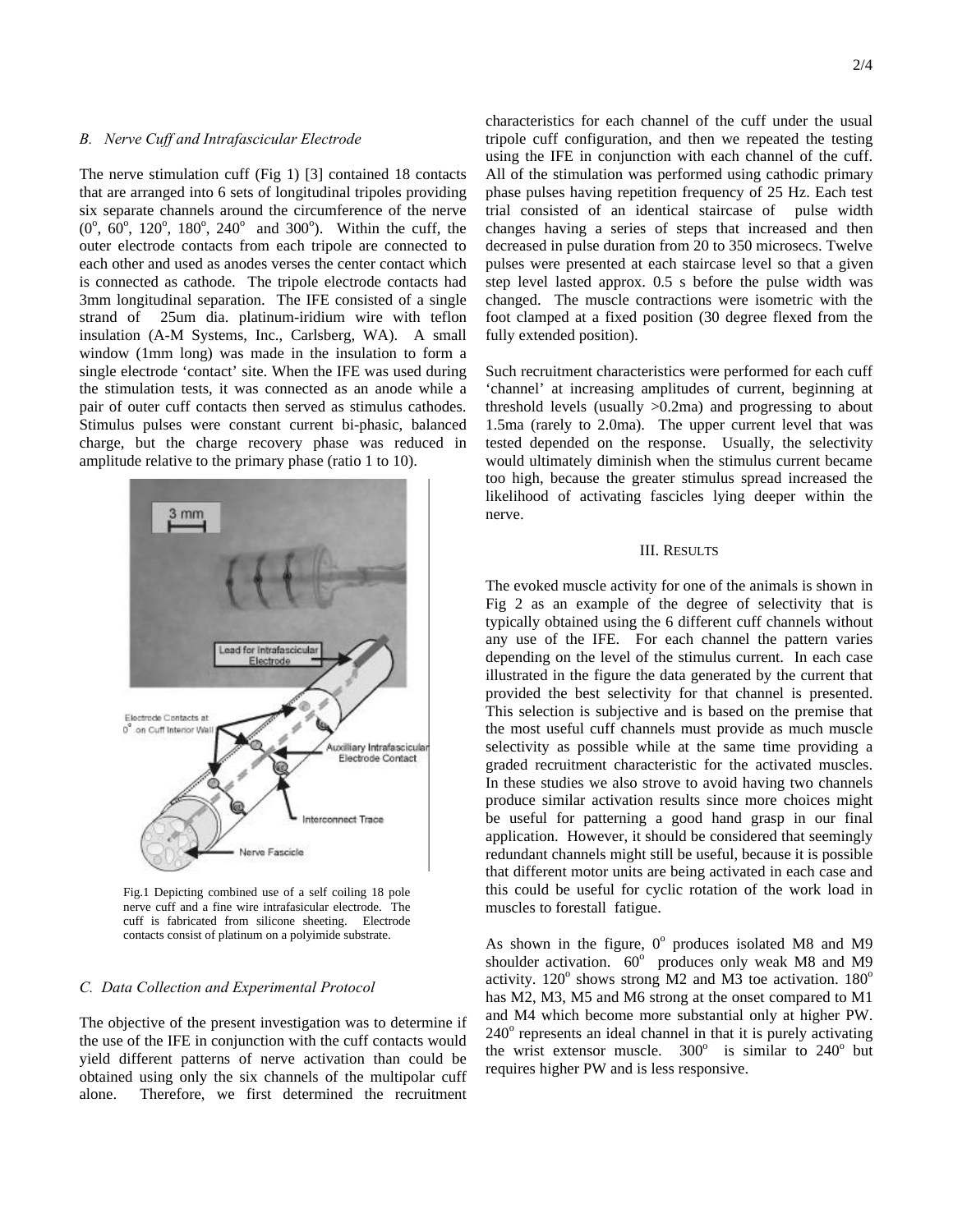

*Fig 2 - Showing typical activation profiles of the extensor muscles and shoulder muscles activated using the 6 different tripolar contact sets in the nerve cuff in the conventional way.*



*Fig 3 - Showing additional activation profiles that become available when the IFE is utilized in conjunction with the cuff channels as indicated (0, 60, 240 and 300<sup>o</sup> ). 120 and 180<sup>o</sup>channels not shown because they didn't yield patterns different from those obtained without employing the IFE.*

In Fig. 3 we present the situation that was obtained when the IFE was substituted as the anodal contact during tripolar stimulation. We obtained modestly unique results compared to the six previous patterns that are shown in Fig.2.  $0^{\circ}$  IFE now activates M1, 2, 3, 4, 5 and 6 with M1 and 4 weakest.  $60^{\circ}$  IFE is a bit different from  $0^{\circ}$  IFE in that M2 predominates and M1 and 6 are absent.  $240^{\circ}$  IFE shows M2, 3, 4, 5 are uniform relative to each other while M6 is strongest. This should be contrasted with  $120^{\circ}$  for which M2 and 6 are strongest. Finally,  $300^\circ$  IFE gives a result similar to  $240^{\circ}$  IFE, but the response from M6 is reduced.

Adjustment of the stimulus amplitude is useful to obtain good recruitment as illustrated with another animal in Fig 4. Here we used only the normal cuff tripole configuration, because it was adequate to achieve isolated activation of the wrist muscle Extensor Carpi Radialis. At 1.8ma, modulation of the PW over the region from about 80us, to 250us, yielded smooth recruitment curves as indicated by the recorded EMG and by the extension torque that was generated about the "wrist joint". The control strategy that would be employed when using this muscle for FES would be to use the lower current amplitude (1.8ma) when low torque was desired and to use the higher current (2.0ma) when higher torque was needed. Note that the use of the higher current results in somewhat greater "spill over" to the toe extensor muscles.



*Fig 4 - Results from two individual recruitment trials are superimposed. Stimulus current increased from 1.8ma to 2.0ma. The resulting Ext. Carpi Rad. EMGs are superimposed whereas the EMGs from the toe and shoulder muscles are shown offset for visibility. Calibration of all EMG is the same. The stimulus PW was changed stepwise from 20 - 250us every 0.5s as shown in the staircase.*